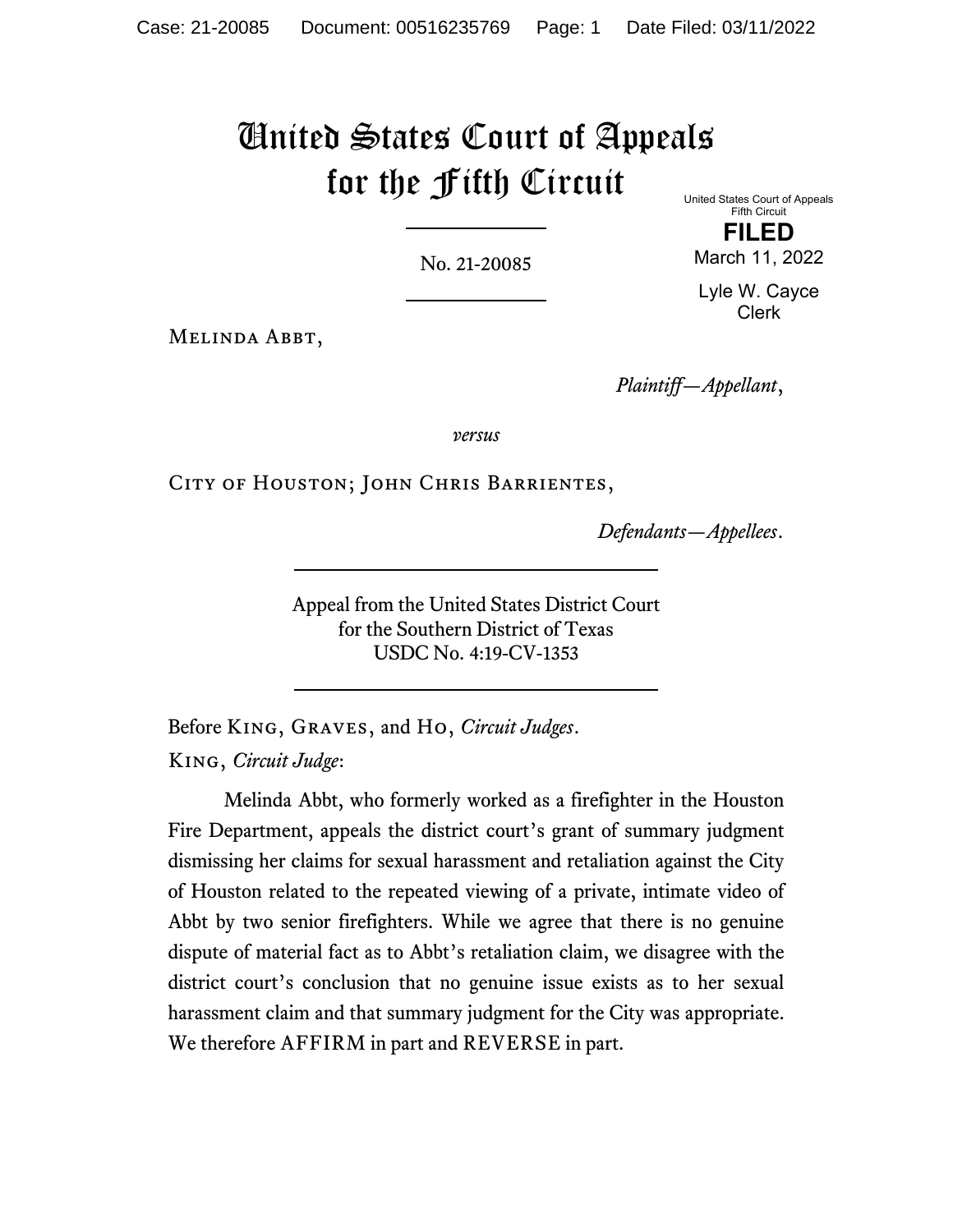## **I. Facts & Procedural History**

Beginning in 2003, Melinda Abbt worked for the City of Houston as a firefighter in the Houston Fire Department. From 2006 until 2009, she was assigned to Station 18. During that time, she served under Chris Barrientes, who was a Junior Captain at Station 18. Station 18 was overseen by District Chief David Elliott, who also had purview over three to four other stations.

According to Barrientes's deposition testimony, the actions which led to this case began around 2008, when Barrientes received an anonymous email. That e-mail contained an intimate, nude video of Abbt that she had made privately for her husband and had saved on her personal laptop, which she had brought to the fire station.<sup>[1](#page-1-0)</sup> Barrientes first watched the video in the captain's office of Station 18. He kept the video's existence hidden for several days, and then brought it to the attention of District Chief Elliott.

When Barrientes told Elliott about Abbt's nude video, Elliott asked to see it. Barrientes then played the video for Elliott; another firefighter, Jonathan Sciortino, testified that he was also in the room and viewed the video.[2](#page-1-1) Barrientes testified that, when he asked Elliott what to do, Elliott first asked "if [Barrientes] had told anybody" about the video. When Barrientes said he had not, Elliott responded that was "good," that Barrientes should not discuss the video with anyone else, and that Elliott would "get back to [Barrientes]" about what to do.

<span id="page-1-0"></span><sup>&</sup>lt;sup>1</sup> While Barrientes's testimony is that he received the video in an anonymous email, it is unclear whether this was actually how Barrientes obtained it. For example, Elliott "reported to [the Office of Inspector General]" that Barrientes had downloaded the video himself from Abbt's personal laptop. However, the source of the video is irrelevant to Abbt's claims, which stem from actions taken after Barrientes possessed the video.

<span id="page-1-1"></span><sup>&</sup>lt;sup>2</sup> Barrientes testified that he did not remember Sciortino being present when Barrientes showed the video to Elliott.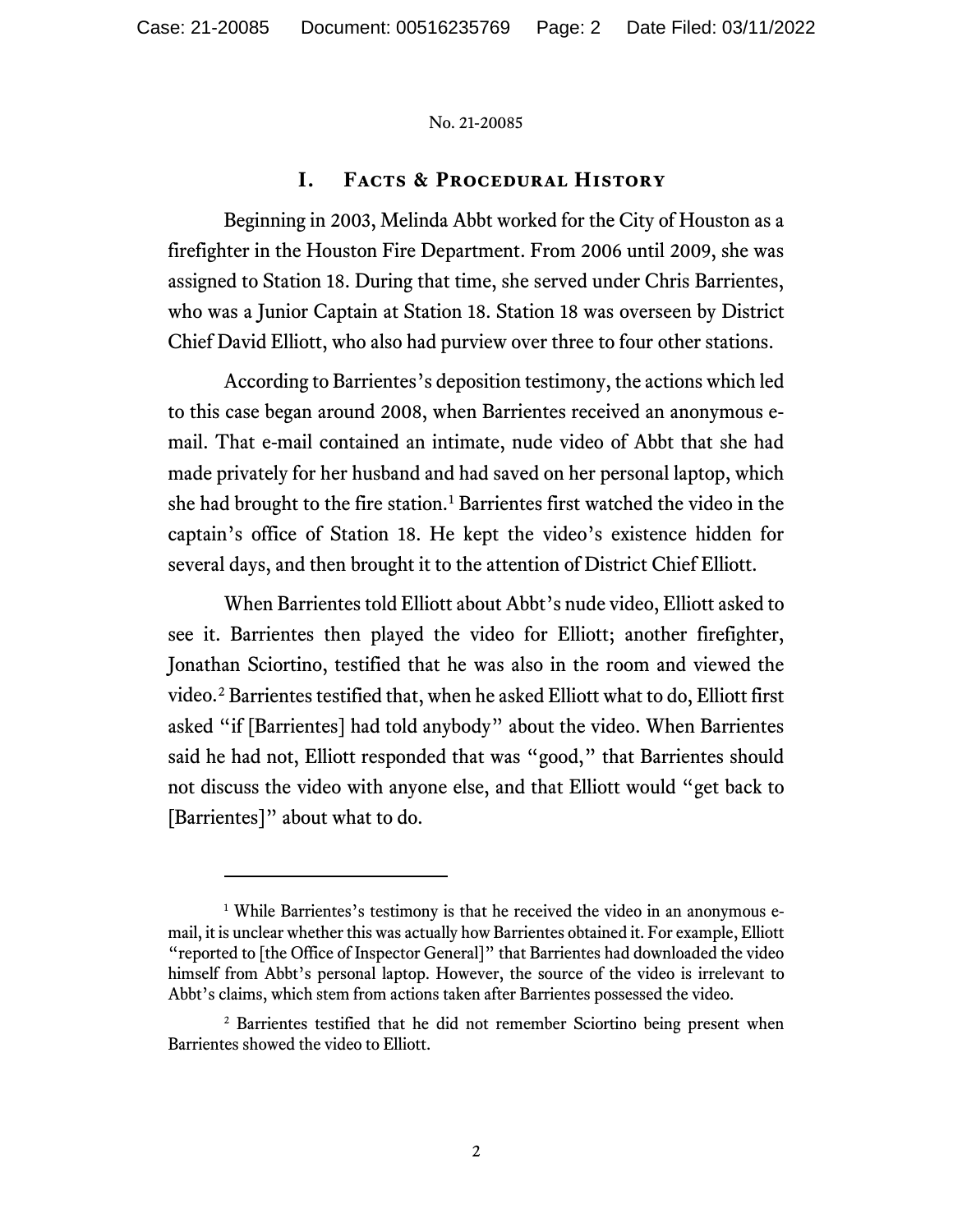Elliott did not report the video to human resources or to a supervisor. Instead, Elliott "asked [Barrientes] to forward [the video] to him" because Elliott "wanted to see it again." Barrientes did not forward the e-mail at that time, but provided his e-mail password to Elliott so that Elliott would have access to the video. A year or so later, Elliott called Barrientes because the password to Barrientes's account no longer worked and Elliott needed the new one to continue watching the video. According to Barrientes, Elliott said he was "going to keep hounding [Barrientes] till [he gave Elliott] the password or let [him] see the video again." Barrientes then forwarded the video to Elliott. Barrientes also continued to watch the nude video of Abbt multiple times over the next several years.

Abbt learned of these events on May 18, 2017, when Elliott confessed to Abbt's husband (also a member of the Fire Department) that Elliott had seen a nude video of Melinda Abbt. Upon learning that her personal, intimate video had been seen by other firefighters, Abbt was "completely distraught" and "disgusted." She called in sick the next day and continued to call in sick in the weeks that followed. On June 6, 2017, Abbt was diagnosed with posttraumatic stress disorder (PTSD) by Dr. Jana Tran, a therapist with the City. After the incident, Abbt received six months of unpaid leave under the Family and Medical Leave Act (FMLA); however, she was initially denied paid leave. Abbt filed a worker's compensation claim on February 16, 2018, which was opposed by the City; an Administrative Law Judge found that Abbt had suffered "a compensable mental trauma injury" and she was granted worker's compensation pay. She was medically separated from the City and her employment ended on February 12, 2019.[3](#page-2-0)

<span id="page-2-0"></span><sup>&</sup>lt;sup>3</sup> This decision was made by the Fire Fighters' & Police Officers' Civil Service Commission after a determination that Abbt "had a medical impairment" that could not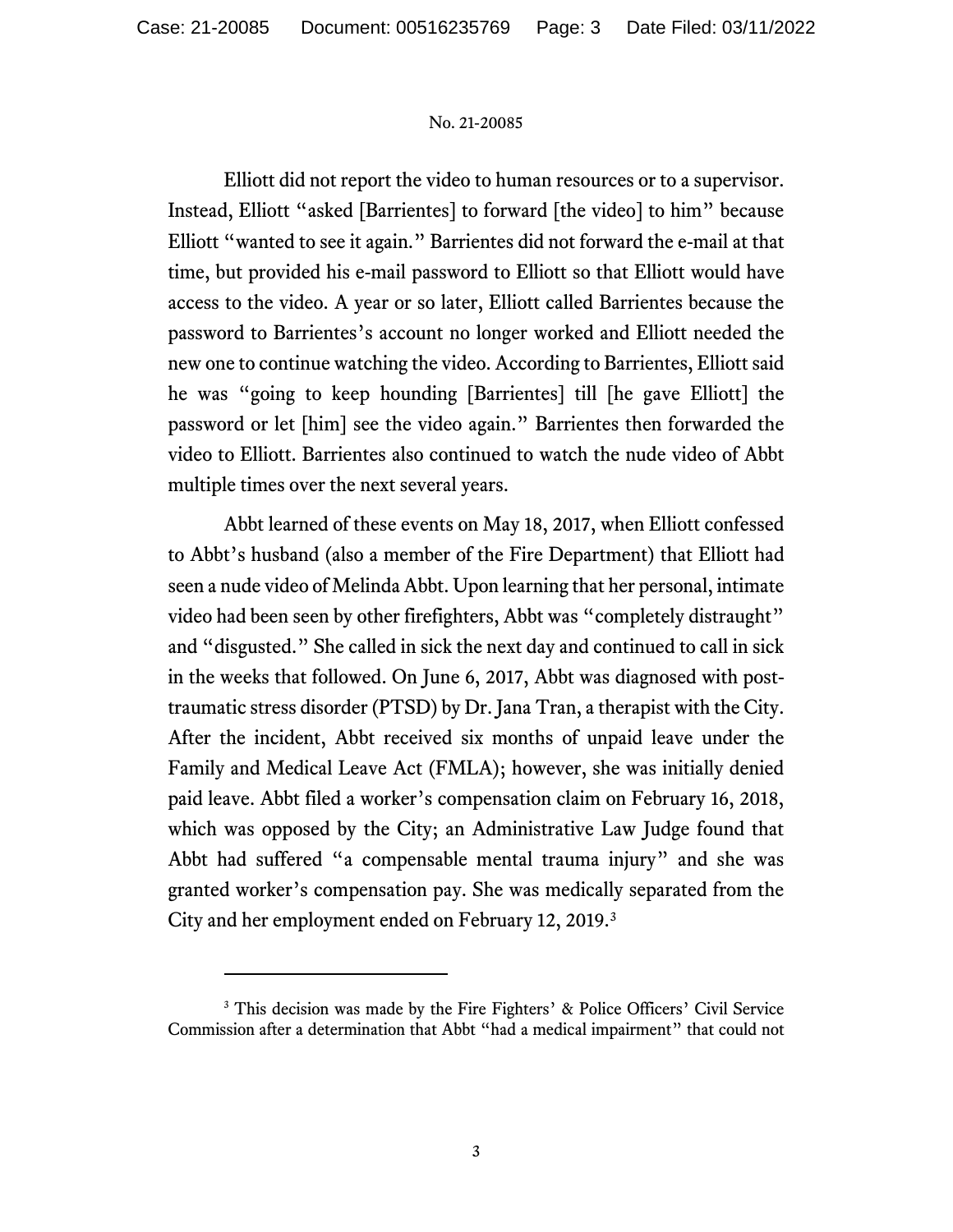Abbt also reported the incident to the City of Houston's Staff Services Department and, on May 26, 2017, she filed a complaint with the Houston Office of Inspector General (OIG). When he learned of the investigation, Barrientes deleted the original e-mail from his e-mail account; it is unclear whether he additionally deleted the e-mail he sent to Elliott or whether he retained that copy of the video. The OIG eventually sustained Abbt's allegations. Barrientes, Elliott, and Sciortino each received suspensions of varying length;<sup>[4](#page-3-0)</sup> Barrientes also received a two-rank demotion. However, Abbt asserts that, after the investigation, (1) she was not told how widely the video had been distributed throughout the Fire Department, (2) she did not know whether any copies of the video continued to exist and were still in the possession of others, and (3) there were no assurances that Abbt would not be required to work in the future with Barrientes or Sciortino (both of whom she knew had seen the video and were still working for the Fire Department).

After receiving the results of her OIG complaint, Abbt filed a charge of discrimination with the Equal Employment Opportunity Commission (EEOC) and the Texas Workforce Commission—Civil Rights Division. She alleges that, after she told a counselor with the City's Employee Assistance Program of her intention to file charges, the counselor responded that Abbt would "see how things change." Approximately six weeks after Abbt filed her charges of discrimination, a City attorney called Abbt's therapist, Dr. Tran, and "asked if she could 'dissuade' [Dr. Tran]" from continuing to treat Abbt since Dr. Tran, as a Fire Department staff psychologist, had "the dual role of representing the [Fire] Department and representing the client."

<span id="page-3-0"></span>be accommodated. Abbt was told that she could reapply should her medical condition improve.

<sup>4</sup> Elliott retired from the Fire Department in lieu of serving his suspension.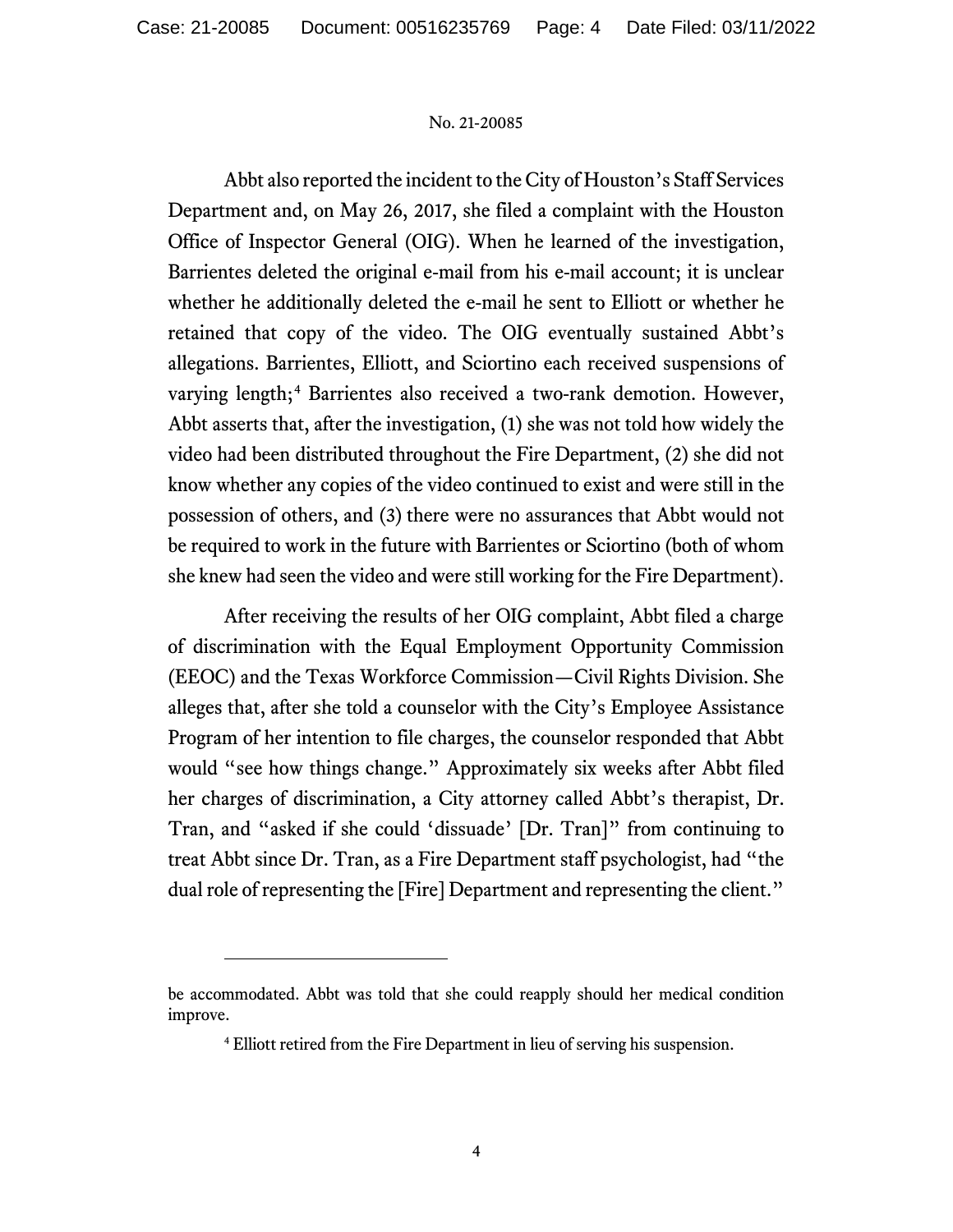Dr. Tran ultimately continued treating Abbt after consulting with another psychologist.

Abbt later filed a lawsuit in state court alleging sexual harassment that created a hostile work environment, retaliation by the City of Houston, and violations of Texas Civil Practices and Remedies Code § 98B.002 (Unlawful Disclosure or Promotion of Certain Intimate Visual Material) against Barrientes and the City. The case was removed to federal court and the City moved for summary judgment on Abbt's sexual harassment and retaliation claims.

The district court first struck several paragraphs from the declaration Abbt introduced to support her claims, concluding that various parts of the declaration were "based on speculation and rumors," "based on hearsay," and/or "clearly contrary to her prior statements, collective bargaining agreements, and fire department policies." The court did not identify which of the struck paragraphs corresponded to which deficiencies.

The district court then granted summary judgment to the City on both Abbt's sexual harassment claim and her retaliation claim. It first found that Abbt's sexual harassment claim failed because no hostile work environment was created as (1) neither Barrientes nor Elliott were Abbt's supervisors, and so the City could not be held vicariously liable for their actions; (2) "it was [Abbt's] knowledge of what had happened that led to her purported PTSD, not the actual conduct of her coworkers viewing the video;" (3) Abbt was unable to prove that the theft of the video occurred at work; and (4) the City took sufficient remedial action once Abbt filed a complaint with the OIG. The court ultimately stated that "[b]ecause Abbt cannot show that she was subjected to a hostile work environment – just that she is angry and embarrassed – her sexual harassment claim fails."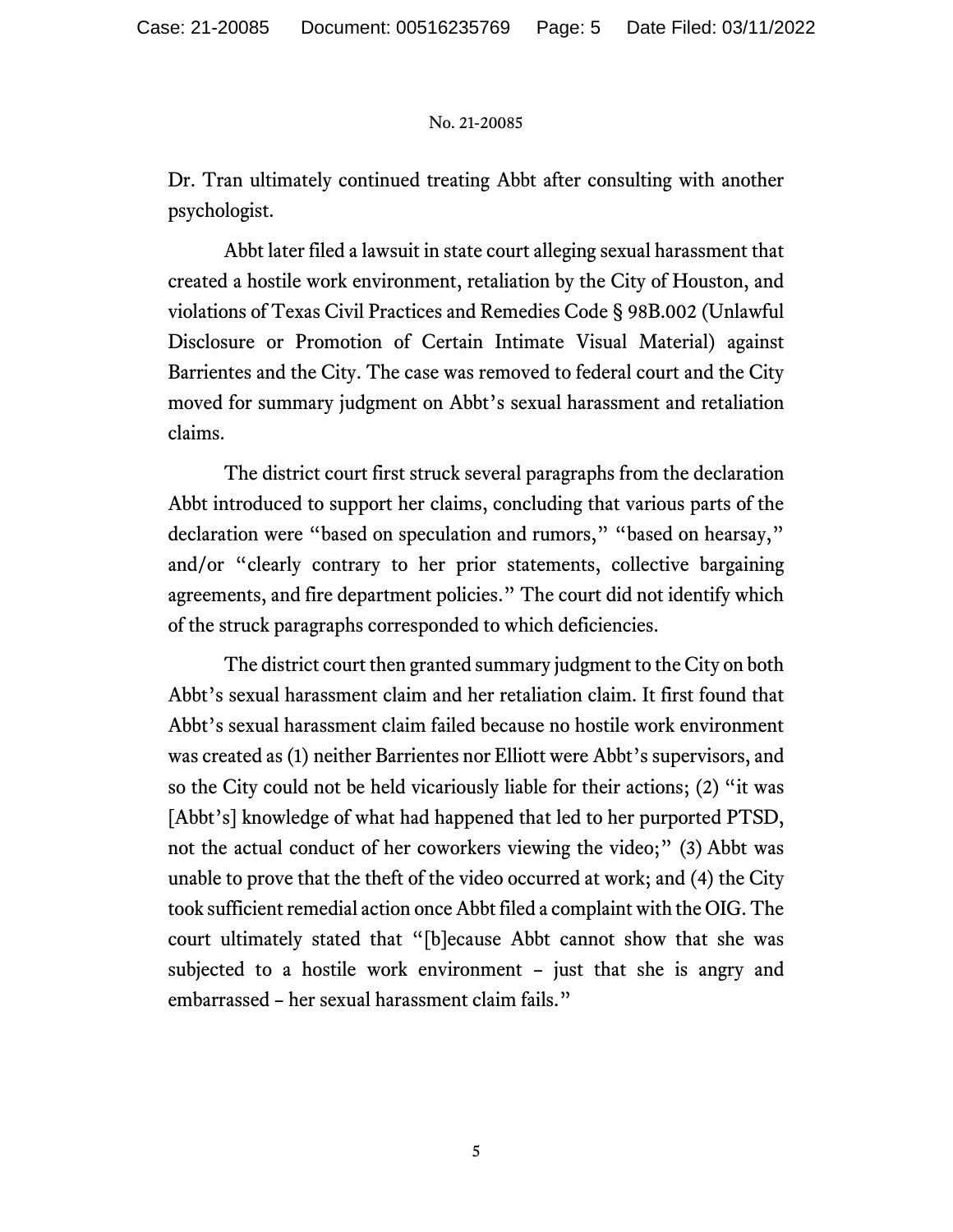As to Abbt's retaliation claim, the court granted summary judgment to the City because (1) the denial of Abbt's request for paid leave followed the City's worker's compensation policies, and Abbt later was granted full backpay after filing her worker's compensation claim; (2) "[t]he City was within its right to deny [Abbt's] transfer and work-from-home requests[;]" and (3) Abbt's "allegation that the City tried to persuade [Dr.] Tran is inadmissible and cannot support her retaliation claim." The district court then remanded Abbt's state-law claims. Abbt timely appeals the district court's summary judgment in favor of the City.

## **II. Discussion A. Stricken Paragraphs from Abbt's Declaration**

As an initial matter, we must consider the district court's decision to strike several paragraphs from the declaration Abbt submitted in support of her claims and in response to the City's motion for summary judgment. Such evidentiary rulings are reviewed for abuse of discretion. *Cohen v. Gilmore* (*In re Ala. & Dunlavy, Ltd.*), 983 F.3d 766, 774 (5th Cir. 2020). A court can abuse its discretion "by failing to explain the reasons for excluding evidence." *Id.*  Abbt contends that the district court abused its discretion because, while it provided a list of reasons why the stricken paragraphs in general were deficient, it did not match those reasons to the specific paragraphs or explain how or why each paragraph represented incompetent summary-judgment evidence. However, we need not consider whether the district court abused its discretion because the answer to that question will not affect the result of this case. Whether or not we consider the stricken paragraphs, we come to the same result—reversing summary judgment as to Abbt's sexual harassment claim but affirming summary judgment as to her retaliation claim. Abbt's sexual harassment claim survives even without the stricken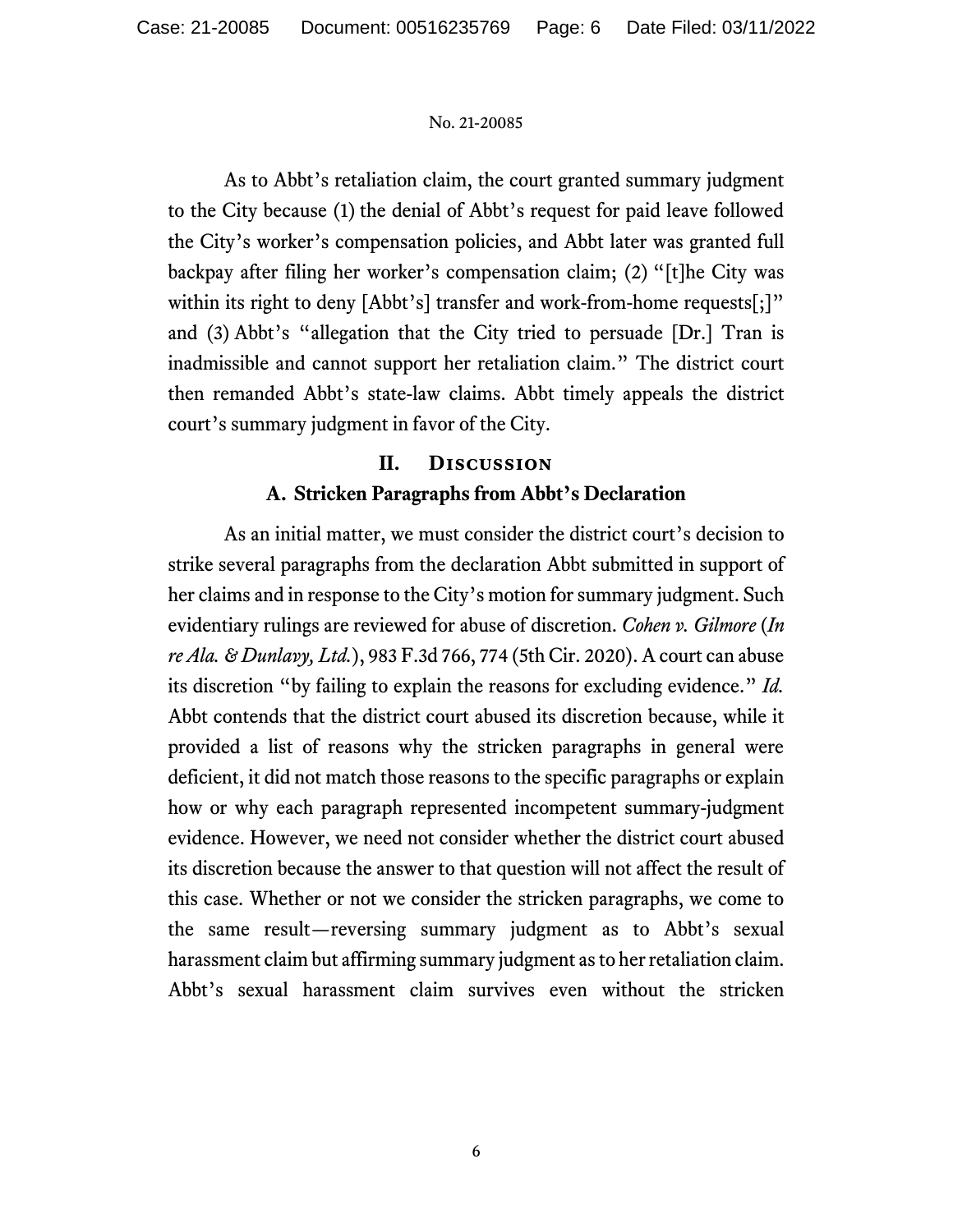paragraphs, and none of the stricken evidence saves her retaliation claim as a matter of law.

## **B. Standard of Review**

A district court's grant of summary judgment is reviewed de novo. *Adams v. Travelers Indem. Co. of Conn.*, 465 F.3d 156, 163 (5th Cir. 2006). A court "shall grant summary judgment if the movant shows that there is no genuine dispute as to any material fact and the movant is entitled to judgment as a matter of law." FED. R. CIV. P.  $56(a)$ . A material fact is one that could ultimately "affect the outcome of the suit under the governing law." *Anderson v. Liberty Lobby, Inc.*, 477 U.S. 242, 248 (1986). This standard applies to the district court's summary judgment on both claims. We first consider Abbt's sexual harassment claim, and then turn to her retaliation claim.

## **C. Sexual Harassment**

The district court considered Abbt's sexual harassment claim to be a federal-law claim under Title VII premised on the existence of a hostile work environment; we do the same here. A work environment is considered hostile when it is "objectively and subjectively offensive" such that "a reasonable person would find [it] hostile or abusive" and the victim herself "perceive[d] [it] to be so." *Faragher v. City of Boca Raton*, 524 U.S. 775, 787 (1998). The hostility of a given work environment is determined based on the totality of the circumstances, including the "frequency of the discriminatory conduct; its severity; whether it is physically threatening or humiliating, or a mere offensive utterance; and whether it unreasonably interferes with an employee's work performance." *Id.* at 787–88 (quoting *Harris v. Forklift Sys., Inc.*, 510 U.S. 17, 23 (1993)).

To prove a hostile work environment claim, the plaintiff must prove that she is (1) a member of a protected class who was (2) subject to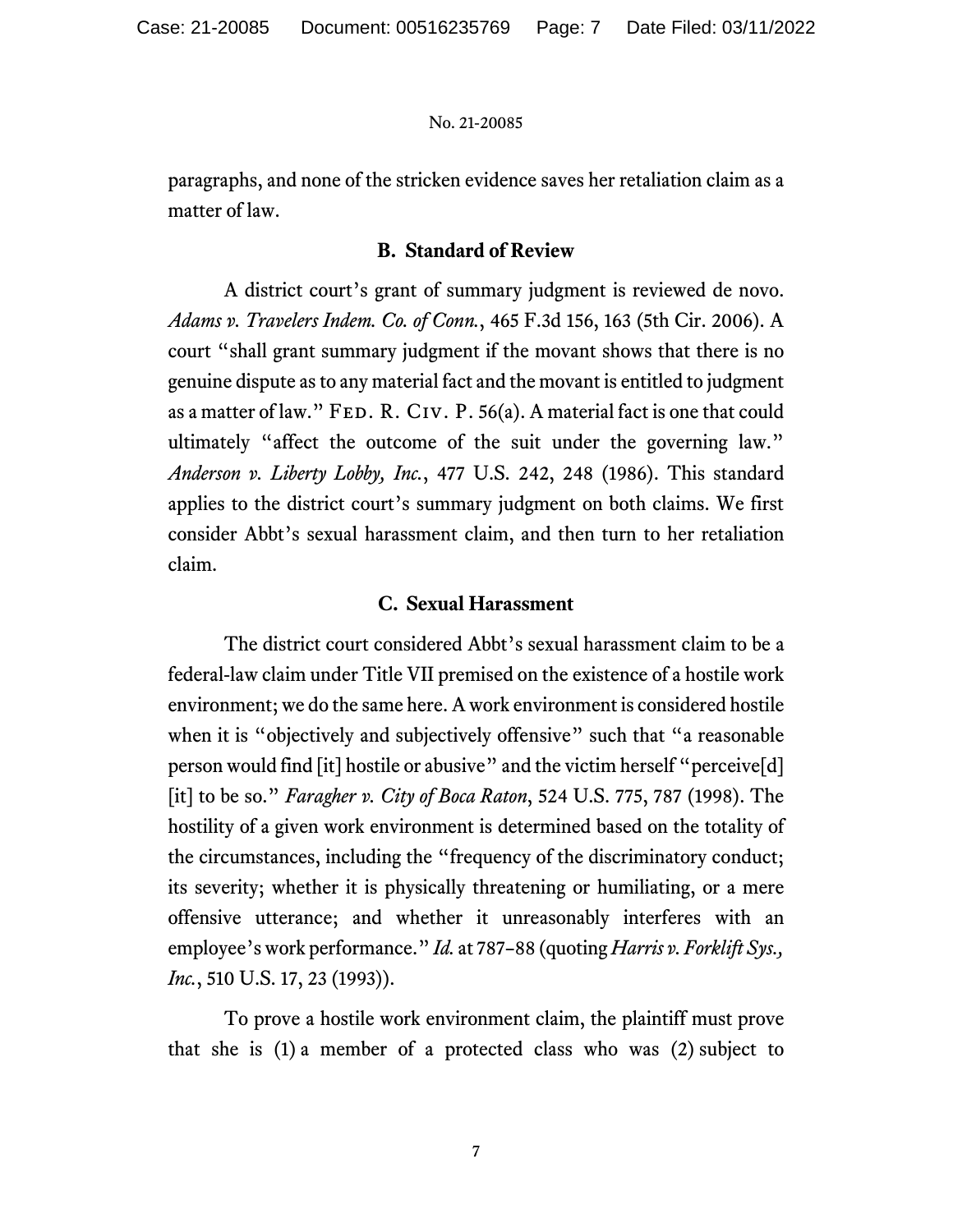"unwelcome harassment" that was (3) based on the plaintiff's status as a member of a protected class (here, sex) and was (4) "sufficiently severe or pervasive to alter the conditions of the victim's employment and create an abusive working environment" and that (5) "the employer knew or should have known of the harassment in question and failed to take prompt remedial action." *Hernandez v. Yellow Transp., Inc.*, 670 F.3d 644, 651 (5th Cir. 2012) (quoting *Ramsey v. Henderson*, 286 F.3d 264, 268 (5th Cir. 2002)). An employer can be put on notice of harassment, and therefore be required to take remedial action, if a person within the organization who has the "authority to address the harassment problem" or an "affirmative duty" to report harassment learns of the harassment in question. *Williamson v. City of Houston*, 148 F.3d 462, 466 (5th Cir. 1998).

There is at least a genuine dispute of material fact for each element of Abbt's sexual harassment claim. It is undisputed that Abbt, a woman, is a member of a protected class. It is also undisputed that Abbt experienced unwelcome harassment—Abbt did not send Barrientes the video and did not give either Barrientes or Elliott permission to watch it. It is important to note that the unwelcome harassment was not limited to the theft of the video. Instead, the harassment includes the affirmative decision by Barrientes and Elliott to repeatedly view Abbt's intimate video without her permission. Abbt has presented evidence that both Barrientes and Elliott watched the video at work, watched it multiple times, and watched it with the full knowledge that it depicted their female subordinate nude. The full framing of the harassment at issue in this case includes the repeated viewing of the video, not just its theft.

Given that framing, the harassment (the repeated viewing of the video) was based on sex, and therefore was based on Abbt's status as a member of a protected class. The textbook example of harassment stems from actions across genders based on sexual desire. The Supreme Court has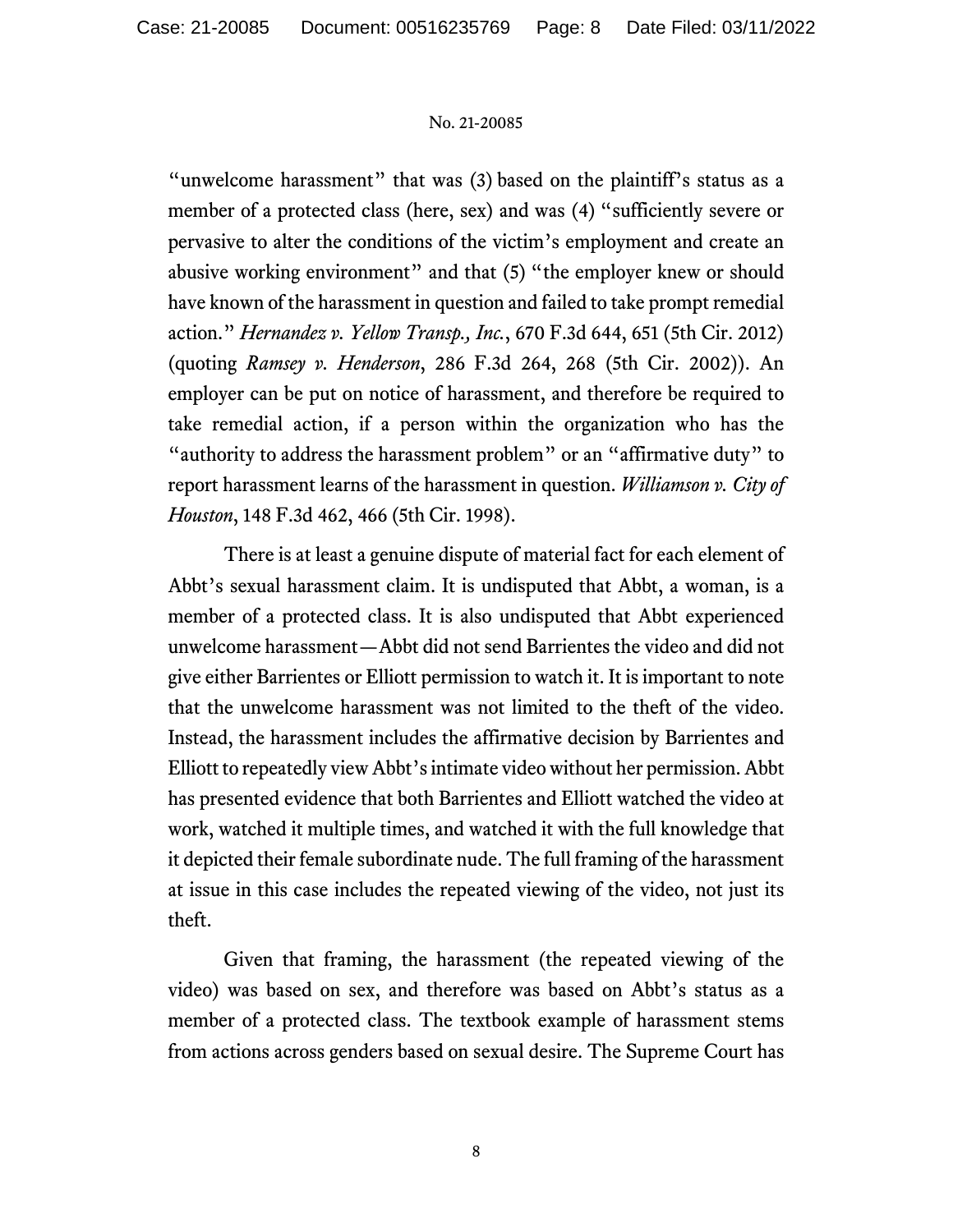therefore noted that "[c]ourts and juries have found the inference of discrimination easy to draw in most male-female sexual harassment situations, because the challenged conduct typically involves explicit or implicit proposals of sexual activity." *Oncale v. Sundowner Offshore Servs.*, 523 U.S. 75, 80 (1998). It is for this reason that the Supreme Court needed to clarify that "harassing conduct *need not be motivated by sexual desire* to support an inference of discrimination on the basis of sex." *Id.* (emphasis added). The Supreme Court has made clear that a sexual motivation is not necessary to find sexual harassment; but even though such a motivation is not necessary, it is still clearly sufficient. And a jury could surely find that the decision of two men to repeatedly watch a nude video of their female coworker was motivated by the fact that she was a woman. The harassment was based on sex.

The next element to consider is whether the harassment was severe or pervasive enough to create an abusive and hostile work environment and alter a term or condition of Abbt's employment. This element is disjunctive—if a single instance of the conduct (here, the viewing of the video) was severe enough on its own to create a hostile work environment, then it need not have been pervasive for this element to be satisfied. *Harvill v. Westward Commc'ns, L.L.C.*, 433 F.3d 428, 435 (5th Cir. 2005) ("The Supreme Court has stated that isolated incidents, if egregious, can alter the terms and conditions of employment."). This prong of the test has both an objective and subjective element—we consider whether a reasonable person would have found that the harassment created a hostile work environment and also whether the harassment created a hostile work environment for the plaintiff herself.

Abbt has presented sufficient evidence to create a genuine dispute of material fact as to this prong. First, the complained-of conduct is sufficiently severe to objectively create a hostile work environment. Looking to "all the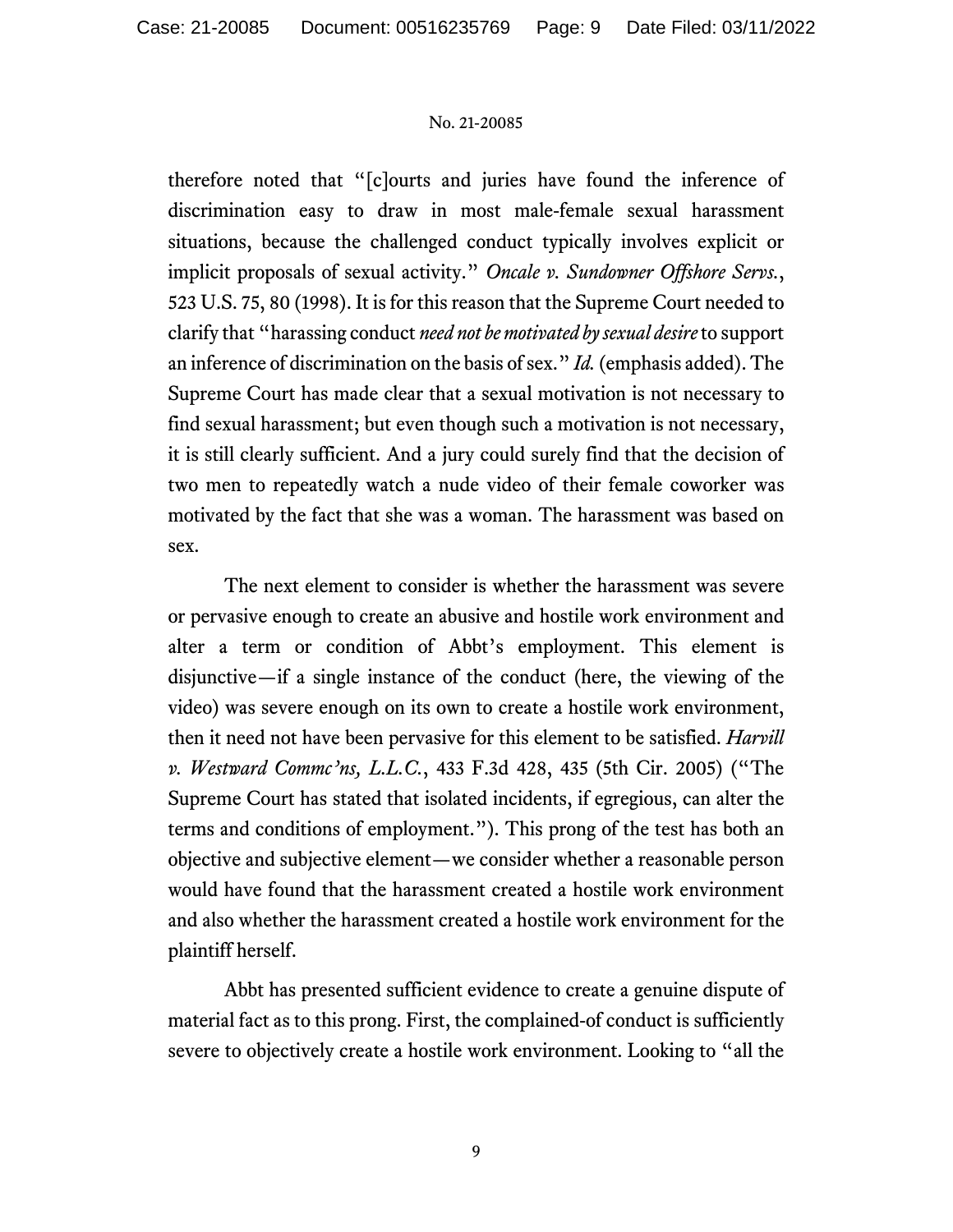circumstances," *Faragher*, 524 U.S. at 787 (quoting *Harris*, 510 U.S. at 23), a reasonable person could consider the repeated viewing of her intimate, nude video by her coworkers to be sufficiently severe to constitute sexual harassment. Such invasive and violative conduct goes well beyond a "mere offensive utterance" and rendering it actionable under Title VII does not risk turning the statute into a "general civility code." *Id.* at 787. Barrientes and Elliott's conduct was not only a clear violation of Fire Department policy but, in Barrientes's case, was also potentially a crime under Texas law. *See* Tex. PENAL CODE  $\S$  21.15(b)(3) (criminalizing the distribution of nude photographs or videos of a person "without the other person's consent and with intent to invade the privacy of the other person"). The conduct was objectively offensive, and could have objectively created a hostile work environment.

In addition, the conduct was subjectively offensive to Abbt and affected a term or condition of her employment. After learning that Barrientes and Elliott had repeatedly watched an intimate video of her nude, she developed PTSD and was unable to return to work. Abbt additionally did not know, and still does not know, how far and wide the video had spread throughout the Fire Department. What she did know was that, as a firefighter living in a firehouse, she would be required to eat, sleep, and live with other firefighters while on duty. Therefore, she would be returning to a work environment where she could be sleeping and living next to a person who had seen her intimate video. She would be returning to a work environment with no assurances that she would not have to work with or sleep next to Barrientes, who she *knows* had repeatedly watched her nude video. She would be returning to a work environment with no guarantees that copies of her intimate video were not still being shared amongst her coworkers. These possibilities stem directly from the harassment at issue, and subjectively affected Abbt's employment by preventing her return to work.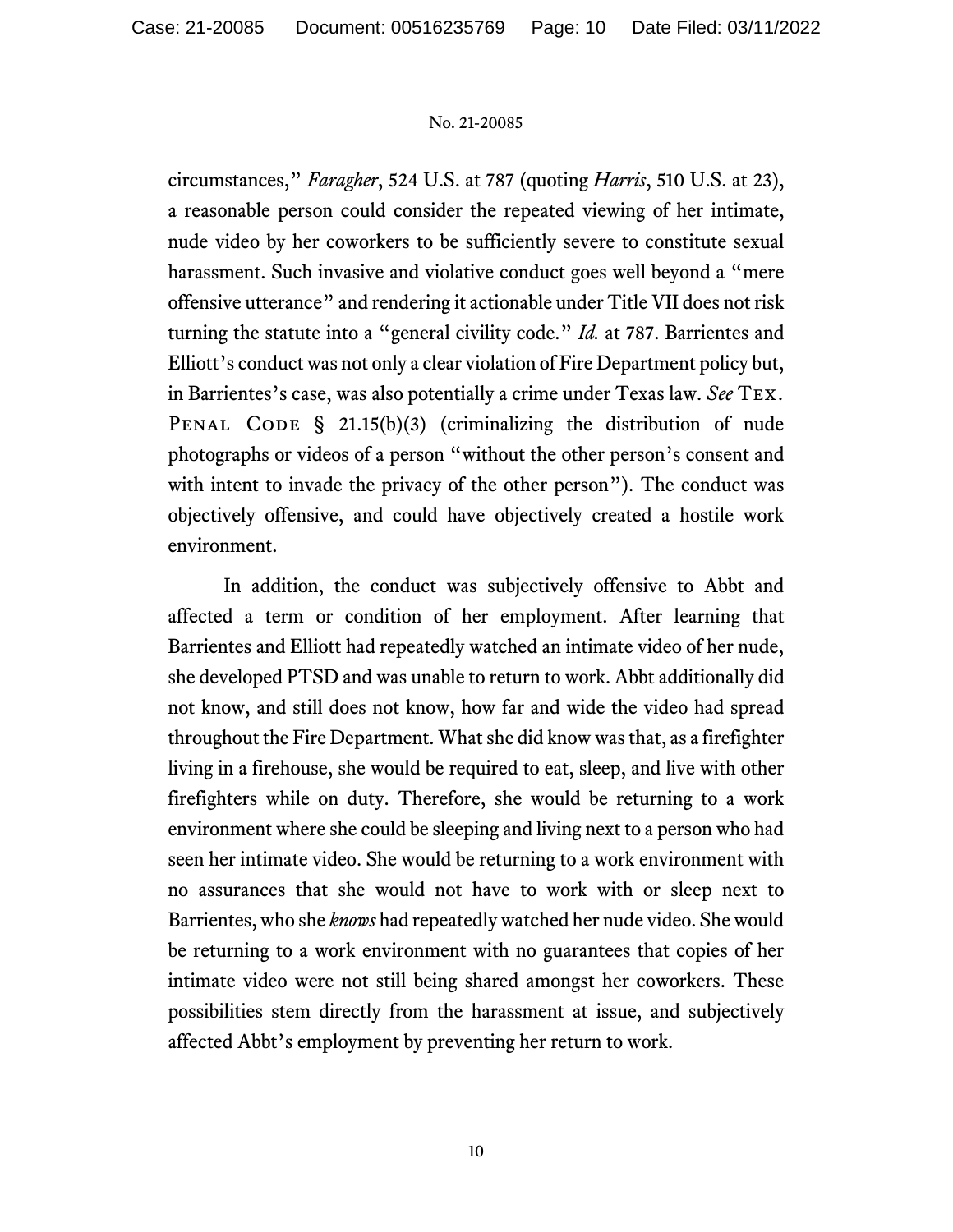The district court discounted these possibilities by noting that "it was [Abbt's] knowledge of what had happened that led to her purported PTSD, not the actual conduct of her co-workers viewing the video." But that fact does not control; we decline to hold as a matter of law that a person must contemporaneously experience harassment for it to be actionable under Title VII. As discussed above, the term or condition of Abbt's employment that was affected by the harassing conduct was her inability to return to work. A term or condition of her employment was thus affected, as this is not a case where the victim had already retired or left the company, which would leave no possibility that a term or condition of employment could ever be affected.

Abbt wanted to return to her work as a firefighter in the Houston Fire Department, but was unable to because of the fear that she might have to work with Barrientes (who had watched her intimate video) and other coworkers who might have also been shown or sent the video. That fear began to exist when Abbt learned about Barrientes and Elliott's actions, and still exists today regardless of when those actions actually occurred. True, the largest harm that Abbt suffered (her PTSD), which had the largest effect on her employment (which she could not return to), actually began to manifest when Abbt learned of the repeated viewings of her intimate video. But the actual viewing of that video was a necessary prerequisite to Abbt learning of those viewings and suffering harm. After all, had Barrientes and Elliot not repeatedly watched her intimate video, there would have been no harassment for Abbt to discover. And the pain the harassment caused is logically just as real and viscerally felt whether Abbt learned of the actions immediately (by, say, walking in on a viewing), days later, or decades later. Nothing about the time elapsed could do anything to diminish the harm caused by the harassment, the PTSD it caused, or the effect it had on her ability to return to work. Whether that harm can support a hostile work environment claim is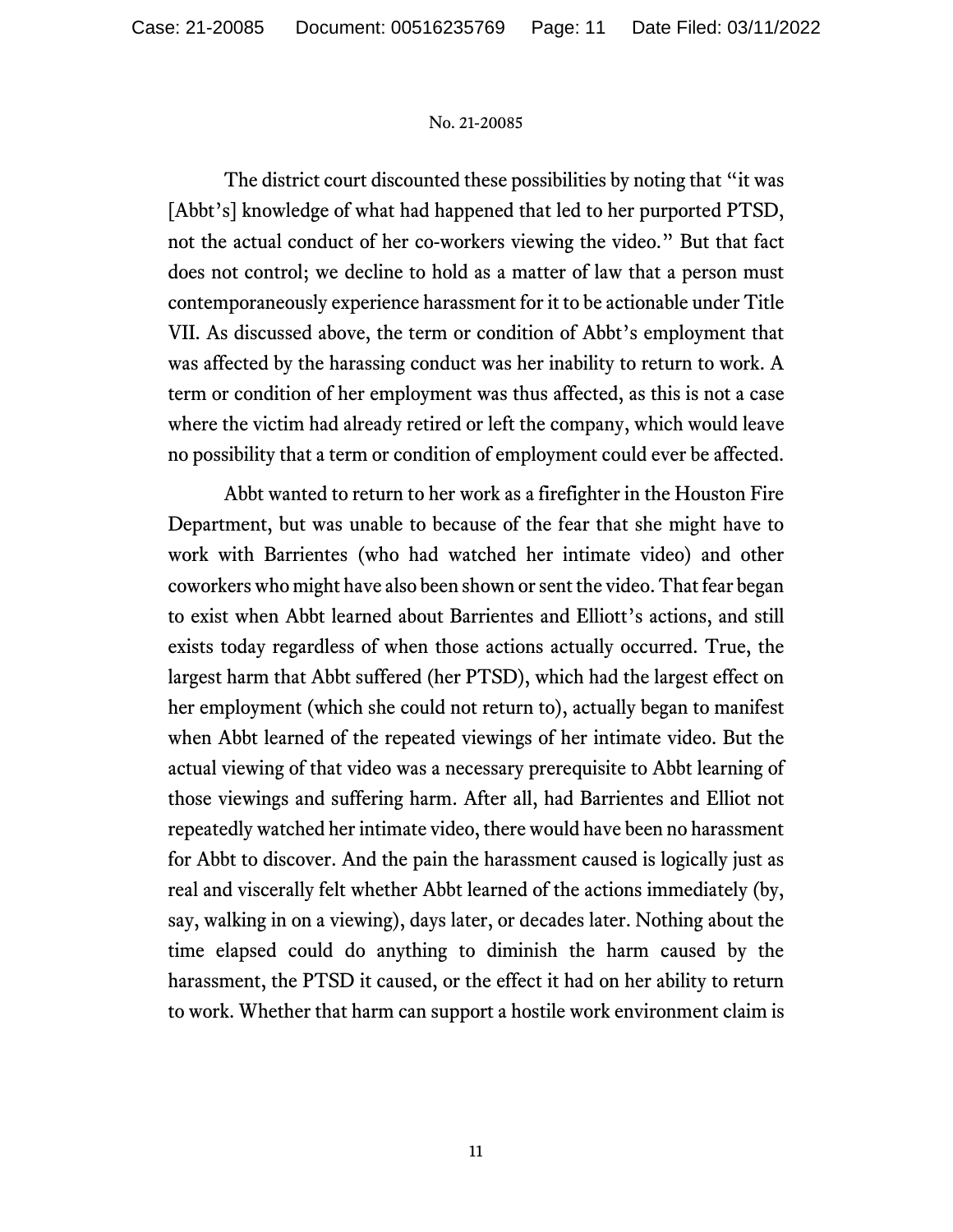a question for a jury, not a judge.[5](#page-11-0) *See Hirase-Doi v. U.S. West. Commc'ns., Inc.*, 61 F.3d 777, 782–83 (10th Cir. 1995); *Liberti v. Walt Disney World Co.*, 912 F. Supp. 1494, 1505 (M.D. Fla. 1995) ("The extent of [the victims' knowledge] of [the harassing] activities and how this knowledge affected their perception of their working environments at different times is a question of fact.").

Lastly, Abbt has presented sufficient evidence to create a genuine dispute as to whether the City knew or should have known about the harassment, and thus can be held liable. In *Williamson v. City of Houston*, our court held that "[i]f the employer has structured its organization such that a given individual has the authority to accept notice of a harassment problem, then notice to that individual is sufficient to hold the employer liable." 148 F.3d 462, 467 (5th Cir. 1998). In the instant case, that individual was Elliott, a District Chief at the time. *Williamson* involved the Houston Police Department which, just like the Houston Fire Department, featured "a strong chain of command." *Id.* at 466. Just like the supervisor in *Williamson*, Elliott "could have directed [Barrientes] to cease his harassing behaviors, and [Barrientes] would have been subject to discipline for failing to obey." *Id.* As in *Williamson*, "if [Elliott] failed to report harassment of which he was aware to his superiors, he was breaching an affirmative duty of his position." *Id.* Therefore, in our case as in *Williamson*, "[t]he City is hard pressed to explain why [a supervising employee's] knowledge of harassment should not be imputed to the City when its own policy placed an affirmative duty on him

<span id="page-11-0"></span><sup>&</sup>lt;sup>5</sup> We additionally note that, at bottom, Title VII exists to "root out discrimination in employment." *EEOC v. Shell Oil Co.,* 466 U.S. 54, 77 (1984); *see also Burlington Indus. v. Ellerth*, 524 U.S. 742, 764 (1998); *McKennon v. Nashville Banner Publ'g Co.*, 513 U.S. 352, 358 (1995). That purpose would be ill-served should we state that, as a rule of law, objectively harassing and humiliating actions, if successfully hidden for a period of time, automatically become unactionable.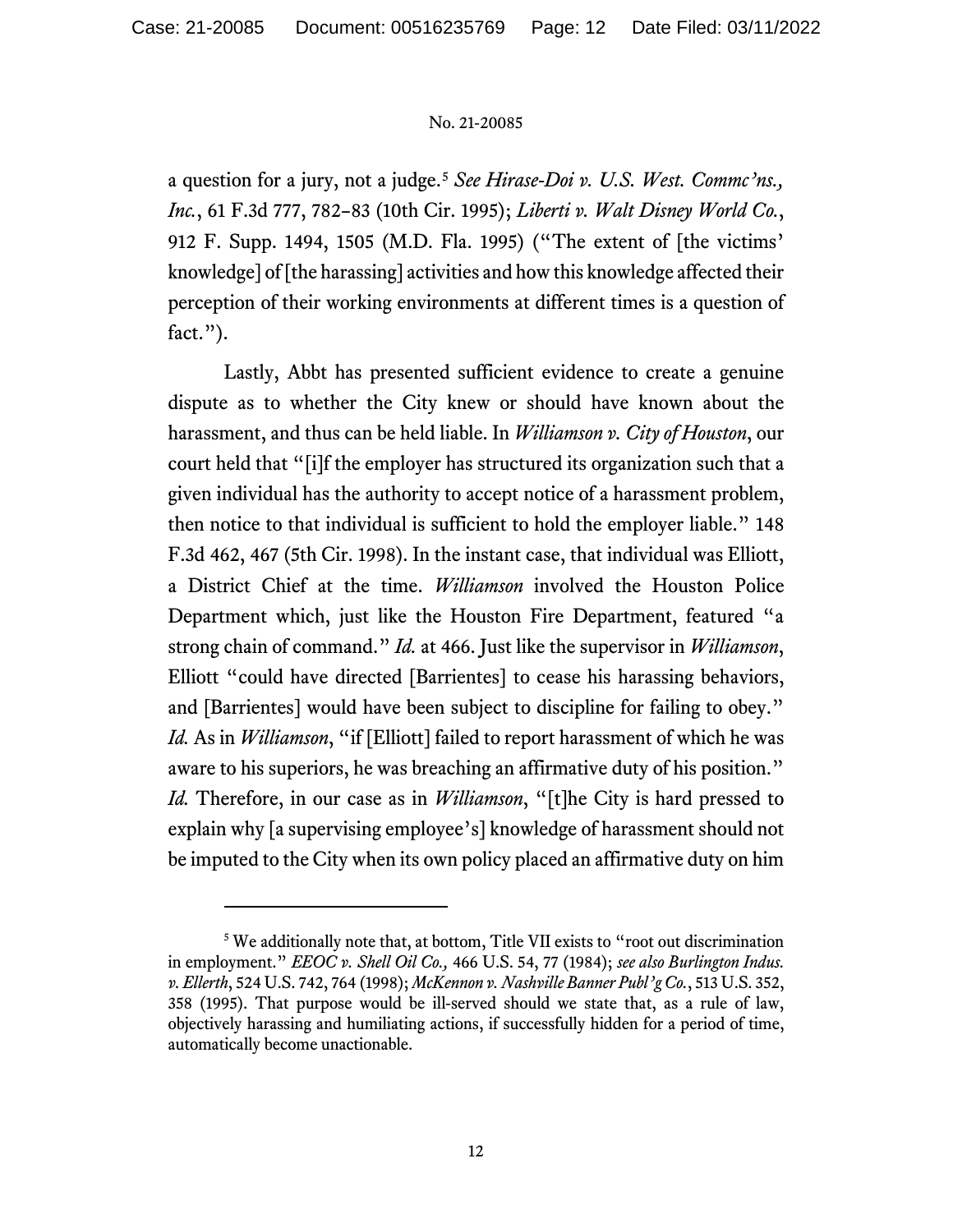to pass such information up the chain of command." *Id.* Our case fits squarely under our precedent in *Williamson*; therefore, that case's holding controls and "notice to [Elliott] can be imputed to the City of Houston for purposes of liability under Title VII." *Id.* at 467.

There is a genuine dispute of material fact for every element of Abbt's sexual harassment/hostile work environment claim. Summary judgment was therefore improper, and we reverse the grant of summary judgment to the City of Houston.

## **D. Retaliation**

Abbt also filed a claim against the City for retaliation, which the district court also considered under Title VII. "There are three elements to a *prima facie* case of retaliation under Title VII: (1) that the plaintiff engaged in activity protected by Title VII, (2) that an adverse employment action occurred, and (3) that a causal link existed between the protected activity and the adverse action." *Raggs v. Miss. Power & Light Co.*, 278 F.3d 463, 471 (5th Cir. 2002). In addition to tangible adverse actions, such as firing an employee, the definition of adverse employment action includes any act which "well might have 'dissuaded a reasonable worker from making or supporting a charge of discrimination.'" *Burlington N. & Santa Fe Ry. v. White*, 548 U.S. 53, 68 (2006) (quoting *Rochon v. Gonzales*, 438 F.3d 1211, 1219 (D.C. Cir. 2006)). If the plaintiff succeeds in satisfying these elements, "the burden then shifts to the employer to articulate a legitimate, nondiscriminatory or nonretaliatory reason for its employment action." *McCoy v. City of Shreveport*, 492 F.3d 551, 557 (5th Cir. 2007). "The employer's burden is one of production, not persuasion, and involves no credibility assessment." *Id.*  "If the employer meets this burden of production, the plaintiff then bears the burden of proving that the employer's reason is a pretext for the actual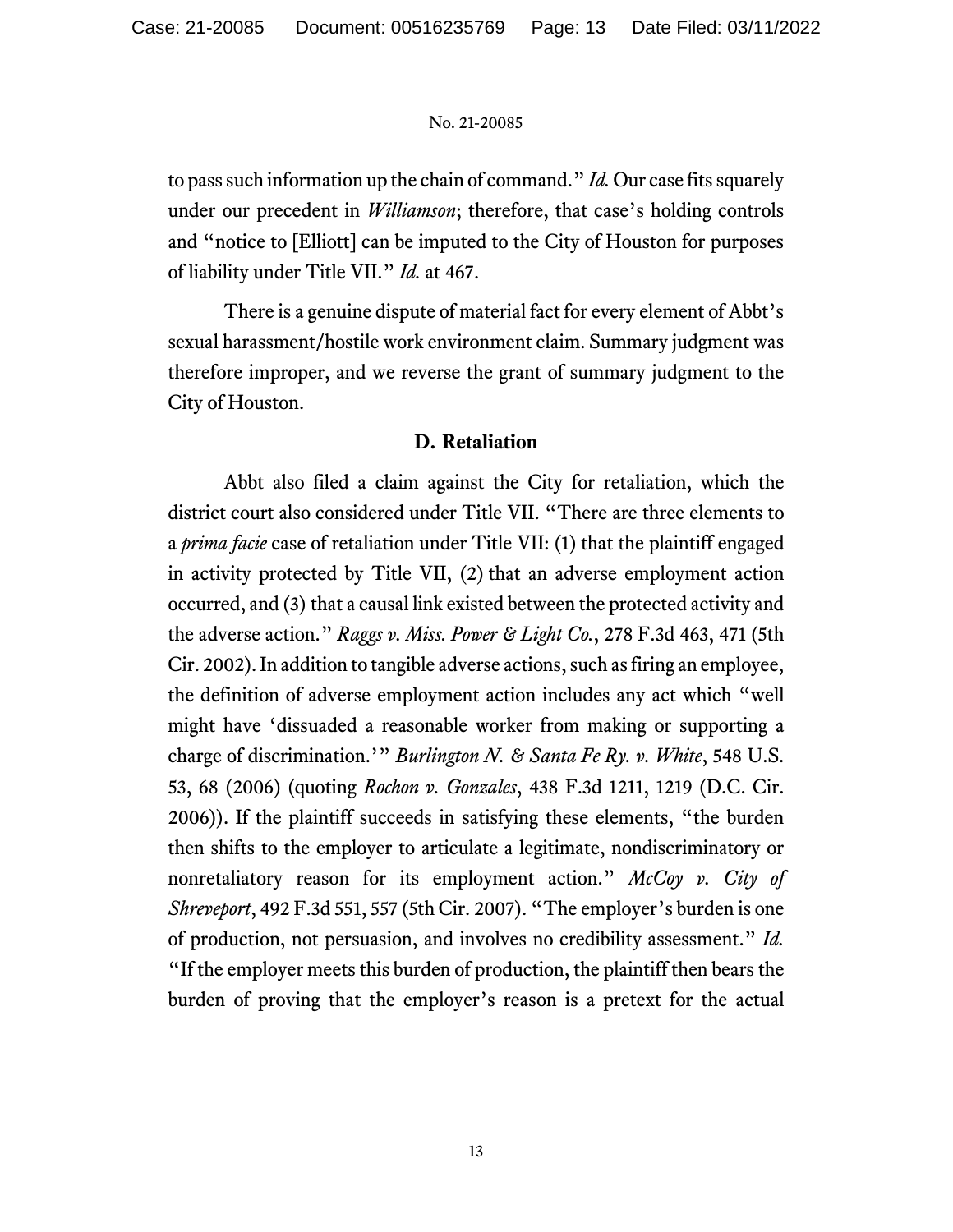retaliatory reason." *Aryain v. Wal-Mart Stores Tex. LP*, 534 F.3d 473, 484 (5th Cir. 2008).

It is undisputed that Abbt engaged in a protected activity under Title VII when she filed a complaint with the OIG and a charge with the EEOC. This case therefore turns on whether Abbt can point to retaliatory actions taken by the City for which it cannot offer a legitimate, non-retaliatory explanation.

She cannot. Abbt points to two actions taken by the City which she claims were retaliatory: (1) the fact that the City denied Abbt paid leave for over a year and opposed her worker's compensation claim, and (2) the phone call a City attorney made to Abbt's therapist, Dr. Tran, to try to convince her to cease treating Abbt. However, the City proffered legitimate reasons for each action, and Abbt has not offered proof that those reasons were pretextual.

Abbt first asserts that she was entitled to paid leave because the City often granted paid leave to employees who were being investigated, and thus denying Abbt paid leave left her, a victim of alleged harassment, worse off than alleged perpetrators of misconduct. The City responded that, under its policies, Abbt was not entitled to paid leave, and therefore the City was under no obligation to provide it to her. The City's explanation provides a nonretaliatory reason for its decision to deny paid leave; an employer does not retaliate by following its own policies without singling out the complainant or enforcing that policy in a retaliatory manner. *Cf. Feist v. Louisiana*, 730 F.3d 450, 455 (5th Cir. 2013) (stating that evidence of retaliation can include "an employer's departure from typical policies and procedures"). Further, the City opposed her worker's compensation claim based on a colorable argument that Abbt's claim was time-barred, and paid her backpay when an Administrative Law Judge issued a contrary decision.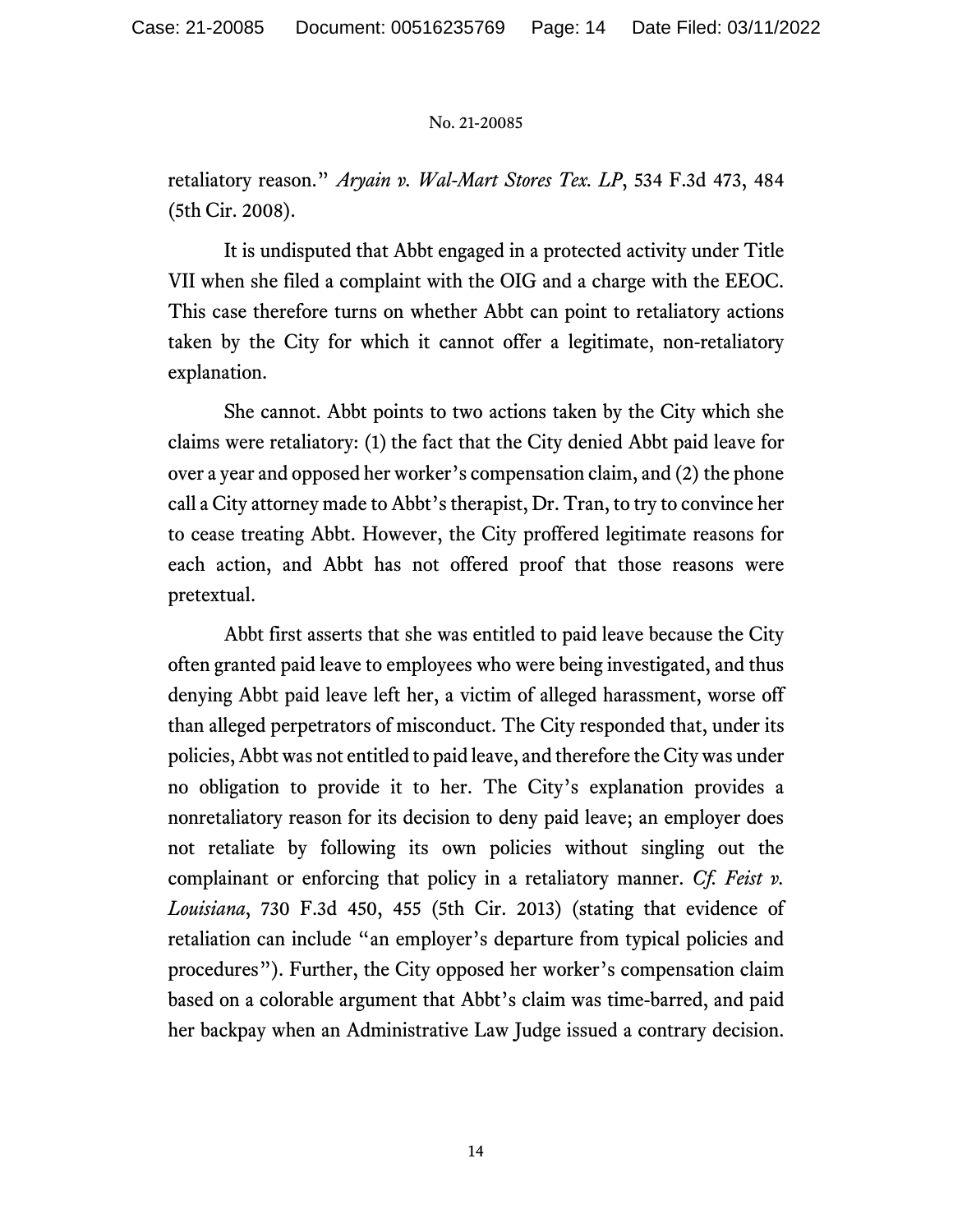Abbt has presented no evidence that she was entitled to paid leave, or that the City took its actions to retaliate and is now offering pretextual explanations.

Similarly, the City offered a legitimate explanation for the phone call placed to Dr. Tran. In its reply brief at the summary-judgment stage, the City stated that "the attorney's reasons for approaching Dr. Tran was due to Dr. Tran's perceived dual role of being a representative of both the City and [Abbt]." That explanation is plausibly supported by Dr. Tran's description of the phone call in her chart notes and is a legitimate explanation for the City attorney's actions. Abbt has not responded with any evidence demonstrating that this explanation is pretextual. By proffering the "dual role" explanation, the City has met its burden; Abbt has failed to meet her burden of demonstrating pretext. The same is true for the City's denial of paid leave and contestation of Abbt's worker's compensation claim. Because the City has offered legitimate explanations for its allegedly retaliatory actions which have not been shown to be pretextual, summary judgment for the City was appropriate. We affirm the district court's grant of summary judgment on Abbt's retaliation claim.

## **III. Conclusion**

For the foregoing reasons, the judgment of the district court is AFFIRMED in part and REVERSED in part and the case is REMANDED for further proceedings consistent with this opinion.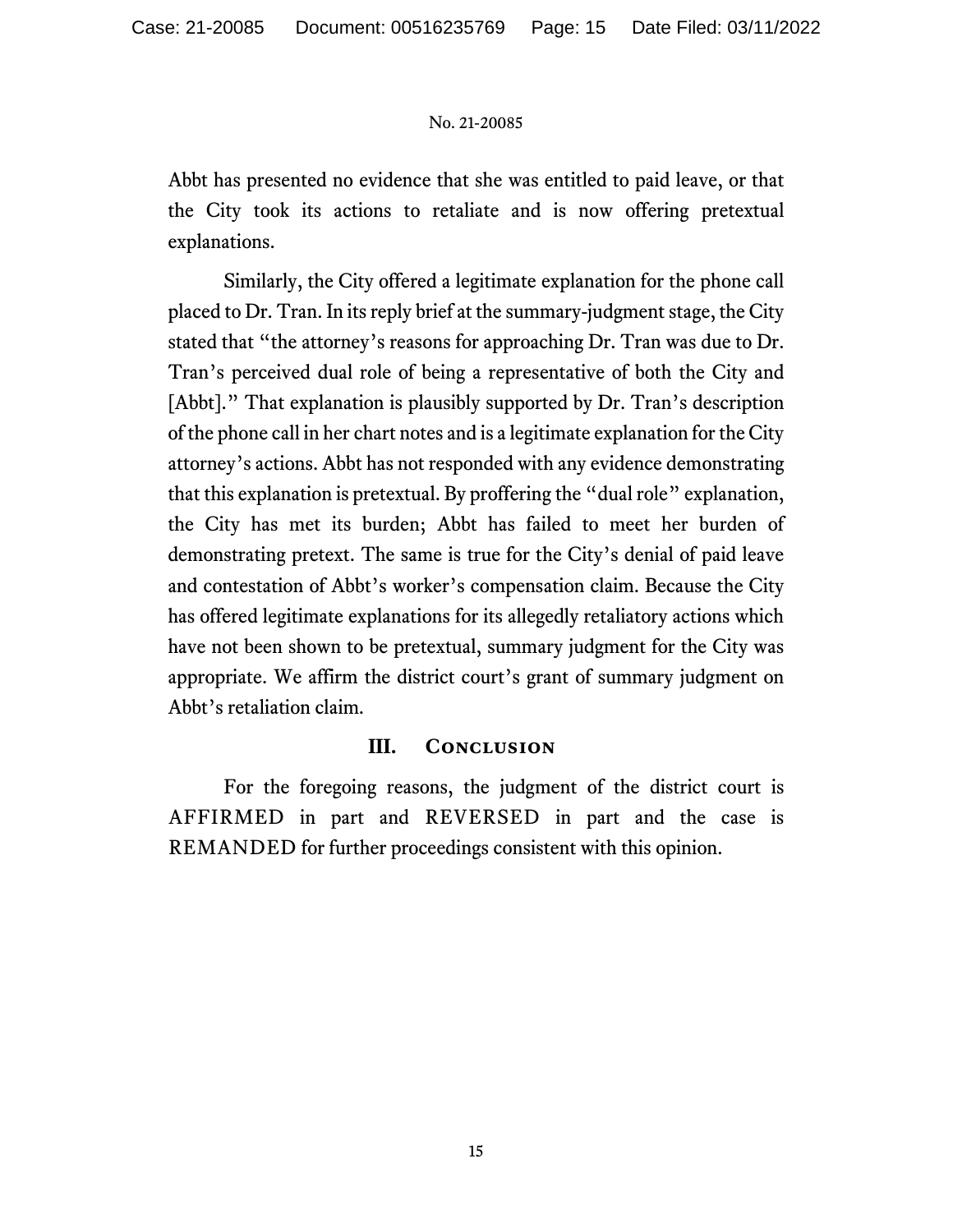James C. Ho, *Circuit Judge*, concurring:

Melinda Abbt is a firefighter. But at least two of her male superiors at the Houston Fire Department—Chris Barrientes and David Elliott—and perhaps countless others treated her as nothing more than a sexual object. They accessed a private, intimate, nude video that Abbt had obviously made exclusively for her husband. They did so without her knowledge or permission. And they watched it repeatedly, both on and off-duty, alone and in front of co-workers, *for over nine years*. The only reason Abbt ever discovered this most invasive violation of privacy was because Elliott finally confessed to her husband. Even to this day, Abbt cannot be sure whether anyone else at the Department has already seen the video—or may watch it in the future.

These are disturbing facts. Even the City of Houston admits that Barrientes and Elliott were guilty of "morally reprehensible" conduct.

The question before us, of course, is not whether this behavior was immoral, but whether it is actionable under Title VII of the 1964 Civil Rights Act. But I agree that the district court should have treated this misconduct as unlawful as well as disgraceful. [1](#page-15-0)

\* \* \*

To be sure, we normally think of sexual harassment as something done *to* you—not behind your back, as is the case here. After all, it is bedrock sexual harassment law under Title VII that "a sexually objectionable

<span id="page-15-0"></span> $<sup>1</sup>$  And as if we needed another creepy fact about this case: Our decision today is</sup> only the latest addition to a string cite of "peeping tom" cases under Title VII. *See*, *e.g.*, *Liberti v. Walt Disney World Co.*, 912 F. Supp. 1494 (M.D. Fla. 1995); *Ciesielski v. Hooters of Am., Inc.*, 2004 WL 1699020 (N.D. Ill. July 28, 2004); *Cottrill v. MFA, Inc.*, 443 F.3d 629 (8th Cir. 2006); *Edwards v. Murphy-Brown, L.L.C.*, 760 F. Supp. 2d 607 (E.D. Va. 2011).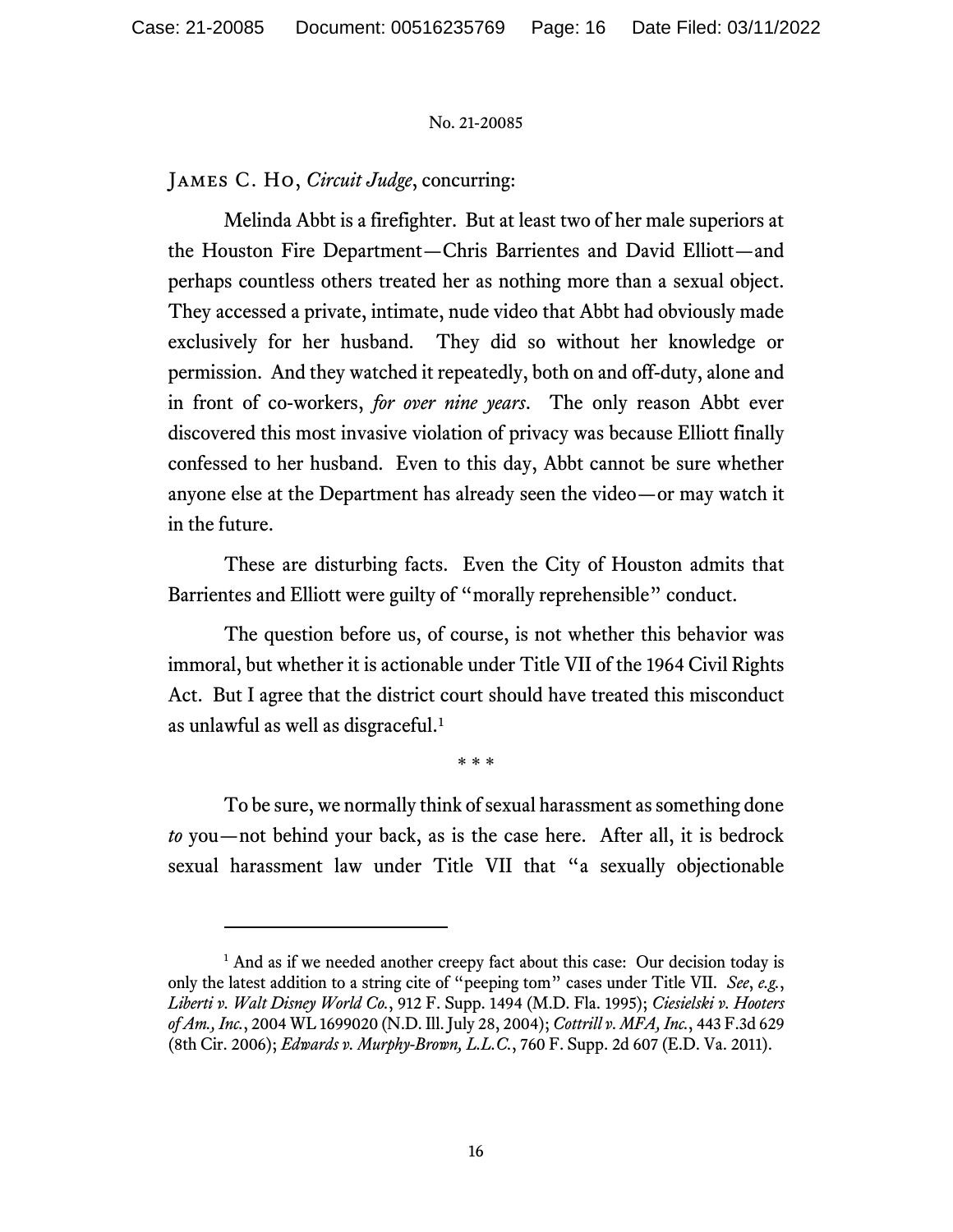environment must be both objectively and subjectively offensive." *Faragher v. City of Boca Raton*, 524 U.S. 775, 787 (1998).

The theoretical challenge in this case is the subjective element. Because a plaintiff cannot "in fact . . . perceive" conduct as hostile if they are unaware of it. *Id.* And "if the victim does not subjectively perceive the environment to be abusive, the conduct has not actually altered the conditions of the victim's employment, and there is no Title VII violation." *Harris v. Forklift Sys., Inc.*, 510 U.S. 17, 21–22 (1993).

But notably, the City conceded at oral argument that Abbt's work environment was subjectively hostile. And rightly so.

That's because Abbt was *still working* at the Department when she learned what her superiors had been doing behind her back. It is a curious consequence of Title VII sexual harassment doctrine that her hostile work environment claim would not have been viable had she learned of the misconduct only *after* she left the Department. But it's one that Abbt's counsel acknowledges, and the court today affirms. Because then, the conditions of her employment would not have been altered. *See id.*; *see also*, *e.g.*, *Edwards v. Wallace Cmty. Coll.*, 49 F.3d 1517, 1522 (11th Cir. 1995) (explaining that incidents "made known to" a plaintiff only "after her termination . . . could not have contributed to her subjective view of a hostile environment"). But that's not a problem here, because there's no dispute that Abbt was employed at the Department at the time she learned of the misconduct.

It seems obvious how a rational jury could find that Abbt's discovery of the misconduct "actually altered the conditions of [her] employment" and caused a subjectively hostile work environment. *Harris*, 510 U.S. at 21–22. By all indications, Abbt would have wanted to continue to work at the Department—but for multiple reasons no longer felt comfortable doing so.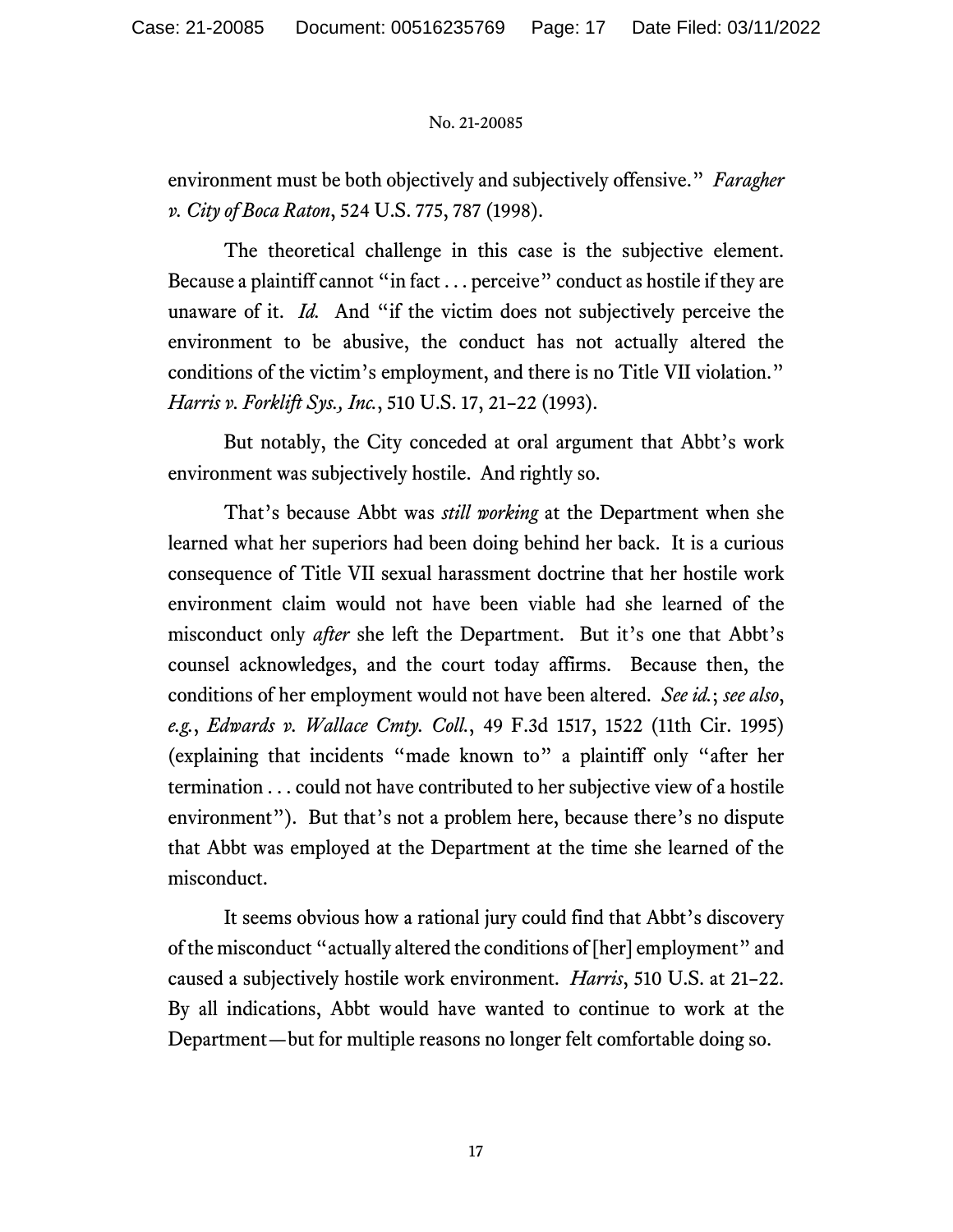For one, as the court today notes, Abbt had "no assurances that she would not have to work with or sleep next to Barrientes, who she *knows* had repeatedly watched her nude video." *Ante*, at 11.

What's worse, Abbt had no way of knowing whether *anyone else* at the Department had ever seen—or would continue to watch—her video. She certainly got no assurance from Barrientes, who admitted in his deposition testimony that he did not know whether or not he had deleted every copy of the video from his email account.

Abbt's fear of the unknown is not only justified—it provides further support for her claim. *Cf. Liberti v. Walt Disney World Co.*, 912 F. Supp. 1494, 1505 (M.D. Fla. 1995) (Plaintiffs' "after-the-fact knowledge" of a colleague's "peeping and videotaping scheme" supported their hostile work environment claims where "[a]dditional and new holes were discovered after [the perpetrator's] arrest and termination, and the Plaintiffs continued to be concerned about the security of their dressing areas").

Finally, there is no serious dispute that Abbt was profoundly injured as a result of her changed working conditions. She was understandably "humiliated, disgusted, and upset" by her discovery of what her superiors had done. The city's own therapist diagnosed her with post-traumatic stress disorder. And she subsequently left the Department for medical reasons.

So there is ample evidence here for a jury to determine that Abbt subjectively found her work environment sufficiently "hostile or abusive" to have "actually altered the conditions of [her] employment." *Harris*, 510 U.S. at 21–22. And there is likewise ample evidence for a jury to find that an objectively reasonable person would agree with Abbt. *See*, *e.g.*, *Hernandez v. Valley View Hosp. Ass'n*, 684 F.3d 950, 957 (10th Cir. 2012) (Title VII's "dual standard asks both whether the plaintiff was offended by the work environment and whether a reasonable person would likewise be offended")